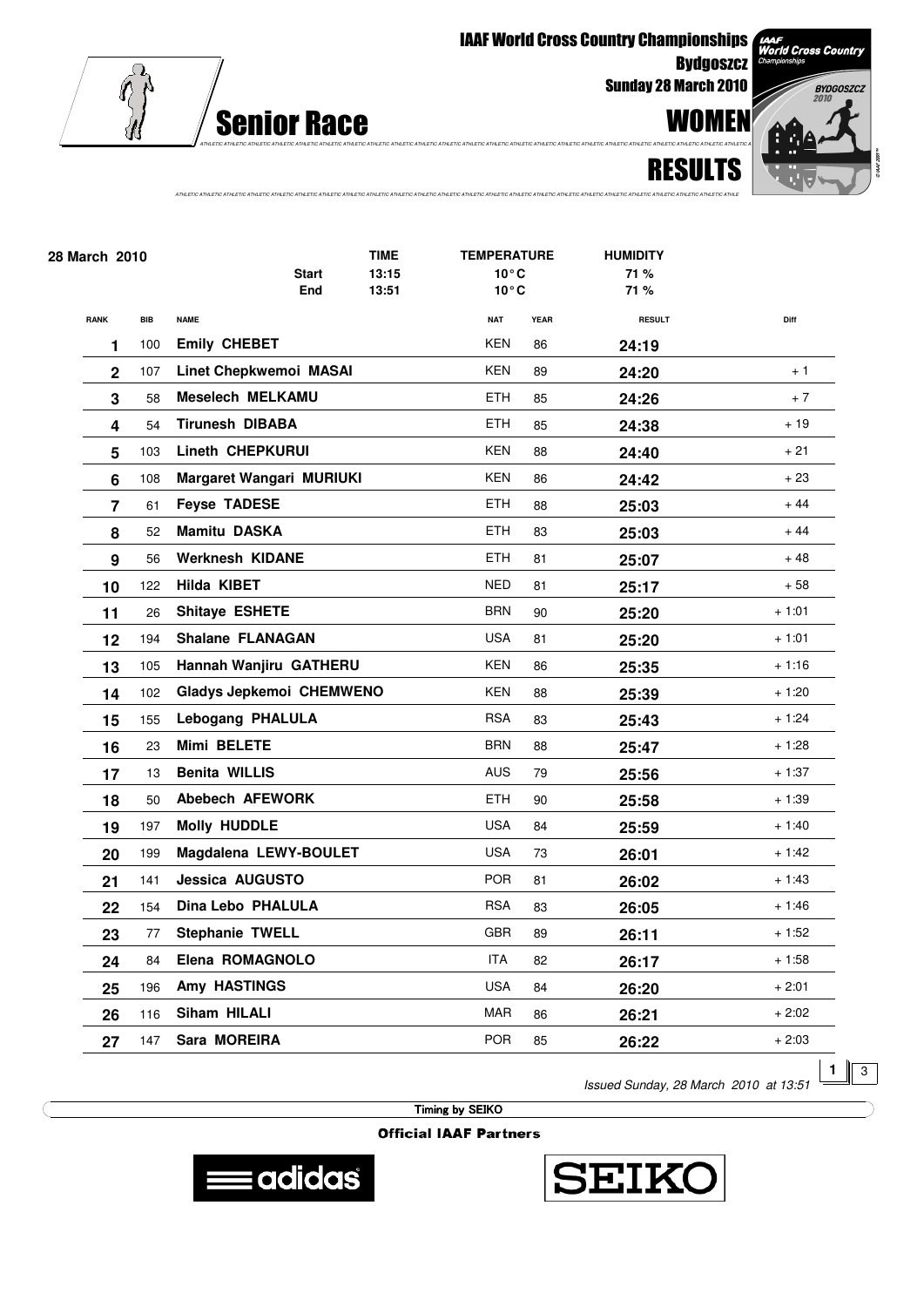| 28 | 114             | Salima EL OUALI ALAMI         | <b>MAR</b> | 83 | 26:28 | $+2:09$ |
|----|-----------------|-------------------------------|------------|----|-------|---------|
| 29 | 46              | Rosa MORATÓ                   | <b>ESP</b> | 79 | 26:29 | $+2:10$ |
| 30 | 96              | <b>Risa TAKENAKA</b>          | <b>JPN</b> | 90 | 26:29 | $+2:10$ |
| 31 | 92              | Hitomi NIIYA                  | <b>JPN</b> | 88 | 26:30 | $+2:11$ |
| 32 | 9               | Lara TAMSETT                  | <b>AUS</b> | 88 | 26:34 | $+2:15$ |
| 33 | 70              | <b>Faye FULLERTON</b>         | <b>GBR</b> | 84 | 26:36 | $+2:17$ |
| 34 | 118             | <b>Btissam LAKHOUAD</b>       | <b>MAR</b> | 80 | 26:41 | $+2:22$ |
| 35 | 148             | Analía ROSA                   | <b>POR</b> | 76 | 26:43 | $+2:24$ |
| 36 | 137             | Katarzyna KOWALSKA            | <b>POL</b> | 85 | 26:45 | $+2:26$ |
| 37 | 74              | Freya MURRAY                  | <b>GBR</b> | 83 | 26:45 | $+2:26$ |
| 38 | 201             | <b>Renee METIVIER BAILLIE</b> | <b>USA</b> | 81 | 26:48 | $+2:29$ |
| 39 | 113             | <b>Bouchra CHAABI</b>         | <b>MAR</b> | 80 | 26:48 | $+2:29$ |
| 40 | 40              | Alessandra AGUILAR            | <b>ESP</b> | 78 | 26:52 | $+2:33$ |
| 41 | 193             | <b>Emily BROWN</b>            | USA        | 84 | 26:53 | $+2:34$ |
| 42 | 68              | <b>Fatima YVELAIN</b>         | <b>FRA</b> | 69 | 26:57 | $+2:38$ |
| 43 | 91              | Yuko MIZUGUCHI                | JPN        | 85 | 26:57 | $+2:38$ |
| 44 | 144             | Ana DIAS                      | <b>POR</b> | 74 | 26:58 | $+2:39$ |
| 45 | 21              | Oneile DINTWE                 | <b>BOT</b> | 85 | 26:58 | $+2:39$ |
| 46 | 90              | Kazue KOJIMA                  | <b>JPN</b> | 87 | 26:59 | $+2:40$ |
| 47 | 76              | <b>Stevie STOCKTON</b>        | <b>GBR</b> | 89 | 27:01 | $+2:42$ |
| 48 | 12 <sup>°</sup> | <b>Eloise WELLINGS</b>        | AUS        | 82 | 27:05 | $+2:46$ |
| 49 | 93              | Yuko SHIMIZU                  | <b>JPN</b> | 85 | 27:07 | $+2:48$ |
| 50 | 63              | <b>Christine BARDELLE</b>     | <b>FRA</b> | 74 | 27:09 | $+2:50$ |
| 51 | 115             | <b>Asmae GHIZLANE</b>         | MAR        | 88 | 27:11 | $+2:52$ |
| 52 | 45              | Jacqueline MARTÍN             | <b>ESP</b> | 74 | 27:12 | $+2:53$ |
| 53 | 87              | Nanako HAYASHI                | JPN        | 89 | 27:13 | $+2:54$ |
| 54 | 48              | Judith PLÁ                    | <b>ESP</b> | 78 | 27:23 | $+3:04$ |
| 55 | 15              | Gezashign SAFAROVA            | AZE        | 90 | 27:25 | $+3:06$ |
| 56 | 119             | Hanane OUHADDOU               | MAR        | 82 | 27:29 | $+3:10$ |
| 57 | 179             | Safa AISSAOUI                 | <b>TUN</b> | 85 | 27:30 | $+3:11$ |
| 58 | 11              | <b>Anna THOMPSON</b>          | AUS        | 76 | 27:31 | $+3:12$ |
| 59 | 41              | Gema BARRACHINA               | <b>ESP</b> | 86 | 27:32 | $+3:13$ |
| 60 | 143             | Daniela CUNHA                 | <b>POR</b> | 90 | 27:34 | $+3:15$ |
| 61 | 129             | Agnieszka CIOLEK              | <b>POL</b> | 85 | 27:40 | $+3:21$ |
| 62 | 146             | <b>Vanessa FERNANDES</b>      | <b>POR</b> | 85 | 27:42 | $+3:23$ |

Issued Sunday, 28 March 2010 at 13:51

**2**  $\sqrt{3}$ 

Timing by SEIKO

**Official IAAF Partners**